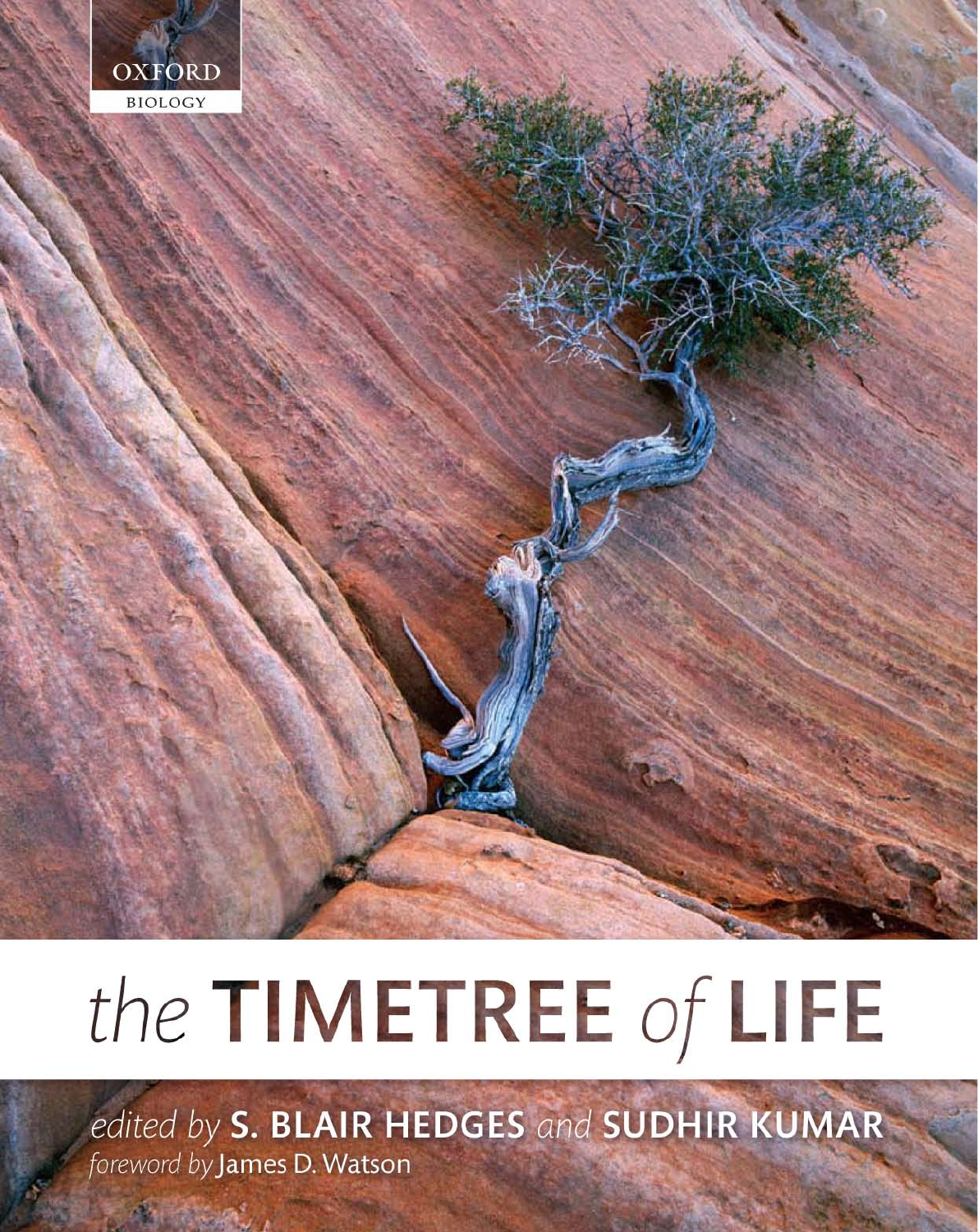# Scaphopod mollusks (Scaphopoda)

#### *Jan M. Strugnell*a,*\* and A. Louise Allcock*<sup>b</sup>

a Department of Zoology, University of Cambridge, Downing St, Cambridge, CB2 3EJ, UK;

b The Martin Ryan Marine Science Institute, National University of Ireland Galway, University Road, Galway, Ireland.

\*To whom correspondence should be addressed (jan.strugnell@ gmail.com)

### Abstract

The tusk shells  $(\sim 500 \text{ sp.})$  are grouped into 14 families and two orders within the molluscan Class Scaphopoda. Only two molecular studies have focused on phylogenetic relationships within scaphopods. Estimates of divergence times among families are estimated here. The initial divergence among scaphopods, separating Gadilida and Dentaliida, is estimated to have occurred near the Devonian–Carboniferous boundary, ~359 million years ago (Ma), with the Fustiariidae, Rhabdidae, and Dentaliidae diverging in the Carboniferous (359-299 Ma). In contrast, the families included in the study from the Order Gadilida were estimated to have diverged from one another in the Cretaceous, 139–96 Ma.

The scaphopods (Phylum Mollusca, Class Scaphopoda) are known as tusk shells because of their curved shape (resembling elephant tusks), open at both ends (Fig. 1). They are relatively small, usually  $3-6$  cm in length. Scaphopods burrow into sediments with the wider (anterior) end of the shell oriented downward. Both the head and foot (used for burrowing) have an anterior location, whereas the viscera are posterior. There are ~500 valid species of recent scaphopods and about 800 valid fossil species. There is some argument as to when the lineage originated. Scaphopod fossils have been described from the Ordovician, Silurian, and Devonian, but many of these specimens have been reclassified as belonging to other groups. Yochelson (*1*) and others have suggested that scaphopods most likely evolved in the early Carboniferous. Here we review the evolutionary relationships and divergence times of the members of the Class Scaphopoda.

The Class Scaphopoda consists of 14 families and two orders. Two of the families contain only fossil genera (Baltodentialiidae and Prodentaliidae), whereas four others contain at least one fossil genus each, along with genera containing living species (Dentaliidae, Gadilinidae, Laevidentaliidae, and Gadilidae). The orders of Scaphopoda differ in the shape of the foot. The dentaliidans have a conical foot whereas gadilidans have a worm-shaped foot with a terminal disk capable of expansion. Additional distinguishing features are provided by Steiner (2). The monophyly of the two orders has been supported by morphological data (*3*) and by molecular analyses based on the nuclear gene for *18S ribosomal RNA (rRNA)* (*4*) and the mitochondrial *cytochrome oxidase* I gene *(COI)* (*5*).

The Order Gadilida comprises four recent families. Entalinidae is placed within the Suborder Entalimorpha, distinguished by a ribbed shell and by a smooth rachis in the radula. The remaining three families—Pulsellidae, Wemersoniellidae, and Gadilidae—are placed within the Suborder Gadilimorpha, distinguished by a smooth shell and by a cuspid rachis. Support for these suborders has been provided by morphological data (*3*, *6*–*9*) and by molecular analyses based on *18S rRNA* (*4*), although molecular analyses based on *COI* have suggested that the Gadilimorpha is paraphyletic (*5*). Analyses using *18S rRNA* did not support the monophyly of the Gadilidae (*4*).



Fig. 1 Two scaphopod shells (*Pictodentalium vernedei*) from Taiwan (right) and two shells of an undescribed species (*Pictodentalium* sp.) from Broome, Australia. Credit: B. Sahlmann.

J. M. Strugnell and A. L. Allcock. Scaphopod mollusks (Scaphopoda). Pp. 239-241 in *The Timetree of Life*, S. B. Hedges and S. Kumar, Eds. (Oxford University Press, 2009).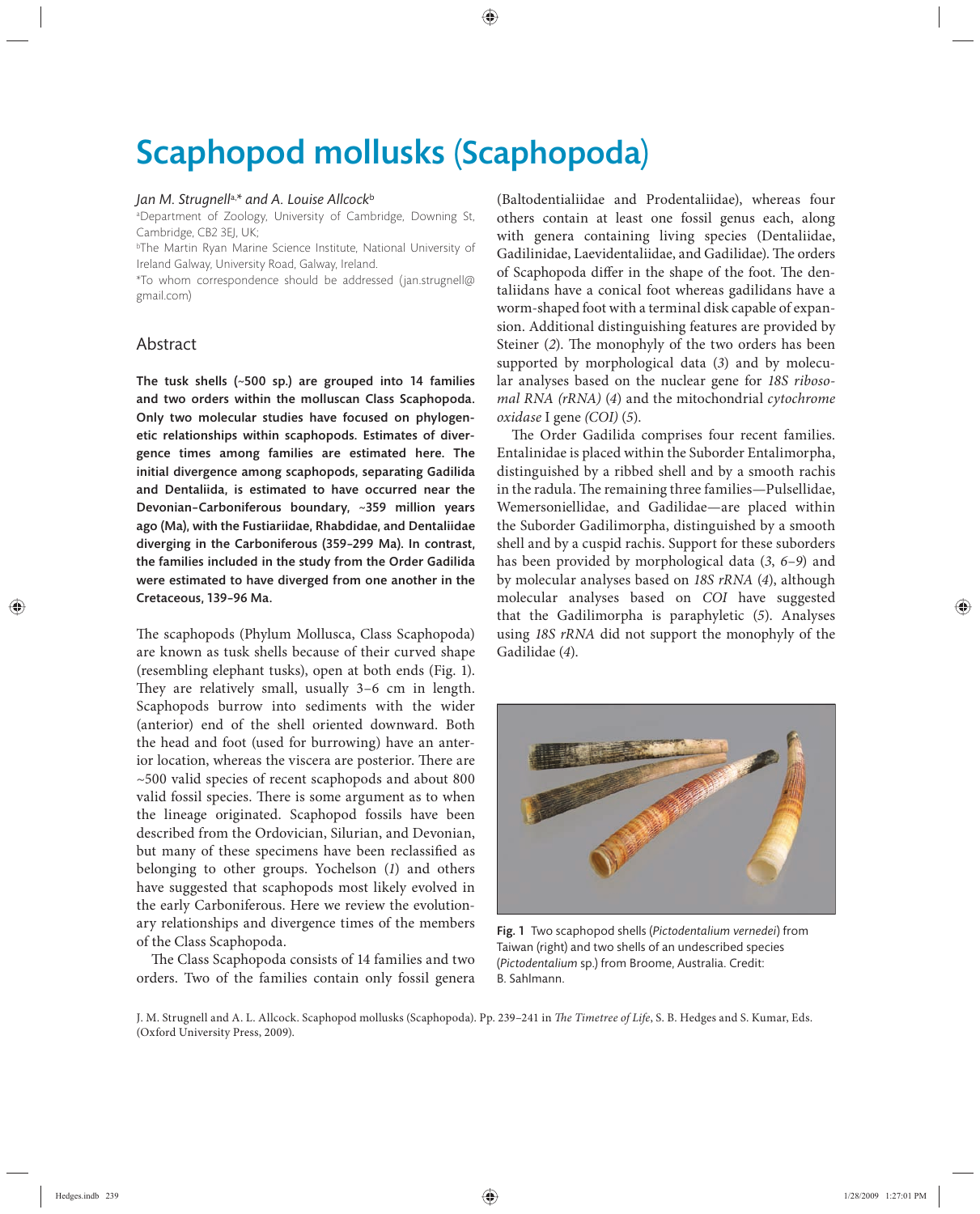

Fig. 2 A timetree of Scaphopoda. Divergence times are shown in Table 1. Gadilidae-1 contains the Subfamily Siphonodentaliinae and Gadilidae-2 contains the Subfamily Gadilinae of the classical Gadilidae. *Abbreviations*: C (Carboniferous), CZ (Cenozoic), J (Jurassic), K (Cretaceous), Ng (Neogene), P (Permian), Pg (Paleogene), and Tr (Triassic).

The Order Dentaliida comprises eight recent families whose interrelationships are not well resolved. Different taxon sampling within morphological studies makes comparisons difficult, and authors have expressed preferences for different character sets which have yielded conflicting results. Taxon sampling within molecular studies is particularly poor. Representatives from three dentaliid families were sequenced for *18S rRNA* (*4*). Fustiariidae was basal to a clade composed of Dentaliidae and Rhabdidae. The monophyly of Dentaliidae was not supported because of *Rhabdus* (Rhabdidae) falling within a clade containing *Antalis*, *Fustiaria*, *Dentalium*, and *Fissidentalium* (Dentaliidae). A study based on *COI* (*5*) suggested Dentaliidae to be paraphyletic. In this case, *Rhabdus* grouped with *Fissidentalium,* which was closest to a clade containing *Antalis* and *Dentalium*.

There are no previous published studies estimating divergence times among scaphopod families. We have therefore taken the nuclear *18S rRNA* sequences from GenBank (*4*) and applied a penalized likelihood method of Sanderson (*10*) in the program "r8s" to estimate these divergence times. Cross-validation scores were examined over a range of smoothing parameters to find the optimal smoothing parameter for the analysis. Confidence intervals were estimated using a bootstrap approach.

We selected only those (minimum) fossil constraints whose validity has not been questioned to date. For example, many authors (*1, 4, 11–13*) reject claims that *Rhytiodentalium kentuckyensis* and other early fossils showing "scaphopodization" are true scaphopods (*12*). So, we have not used them. Yet, we have made an attempt to select the earliest fossil representatives for each relevant taxon. We included the following fossils: *Prodentalium fredericae*, *Dentalium acutoides*, *Antalis torquatus*, *Fissidentalium pukaea*, *Fustiaria glabellum*, *Rhabdus paralelum*, *Entalina curvum*, *Cadulus groenlandicus*, *Polyschides arnoensis*, and *Pulsellum infundibulum*. Where the specific age of a fossil was not given, the midpoint of the epoch/age of the fossil was used as a minimum constraint. Fossil dates used for calibration are as follows: minimum of 329 Ma for the divergence of Dentalida and Gadilida, minimum of 322 Ma for the diversification of Dentalidae (*Dentalium v. Antalis*), minimum 172.5 Ma for the divergence of Rhabdidae and Dentalidae, minimum of 123 Ma for the divergence of Entalinidae and Gadilidae, minimum of 28.3 Ma for the divergence of Fustariidae and Dentalidae, minimum of 18 Ma for the divergence of Gadilidae and Pulsellidae (*Cadulus* vs. *Pulsellum*), a minimum of 88 Ma for the diversification of Gadilinae (Gadilidae; *Cadulus* vs. *Cadulus*), and a minimum of 45 Ma for the diversification of Siphonodentaliinae (Gadilidae: *Siphonodentalum* vs. *Polyschides*).

A variety of conflicting hypotheses has been proposed as to which molluscan crown groups are closest to the Scaphopoda. However, recent molecular evidence has supported a close relationship between Cephalopoda and Scaphopoda (*4, 14*). We have therefore rooted the tree with the four cephalopod species used in the previous study (*4*). Given that potential scaphopod fossil species have been described from as early as the Ordovician (although many are admittedly controversial), we have again taken a conservative approach and placed a maximum age constraint of 488 Ma on the divergence of